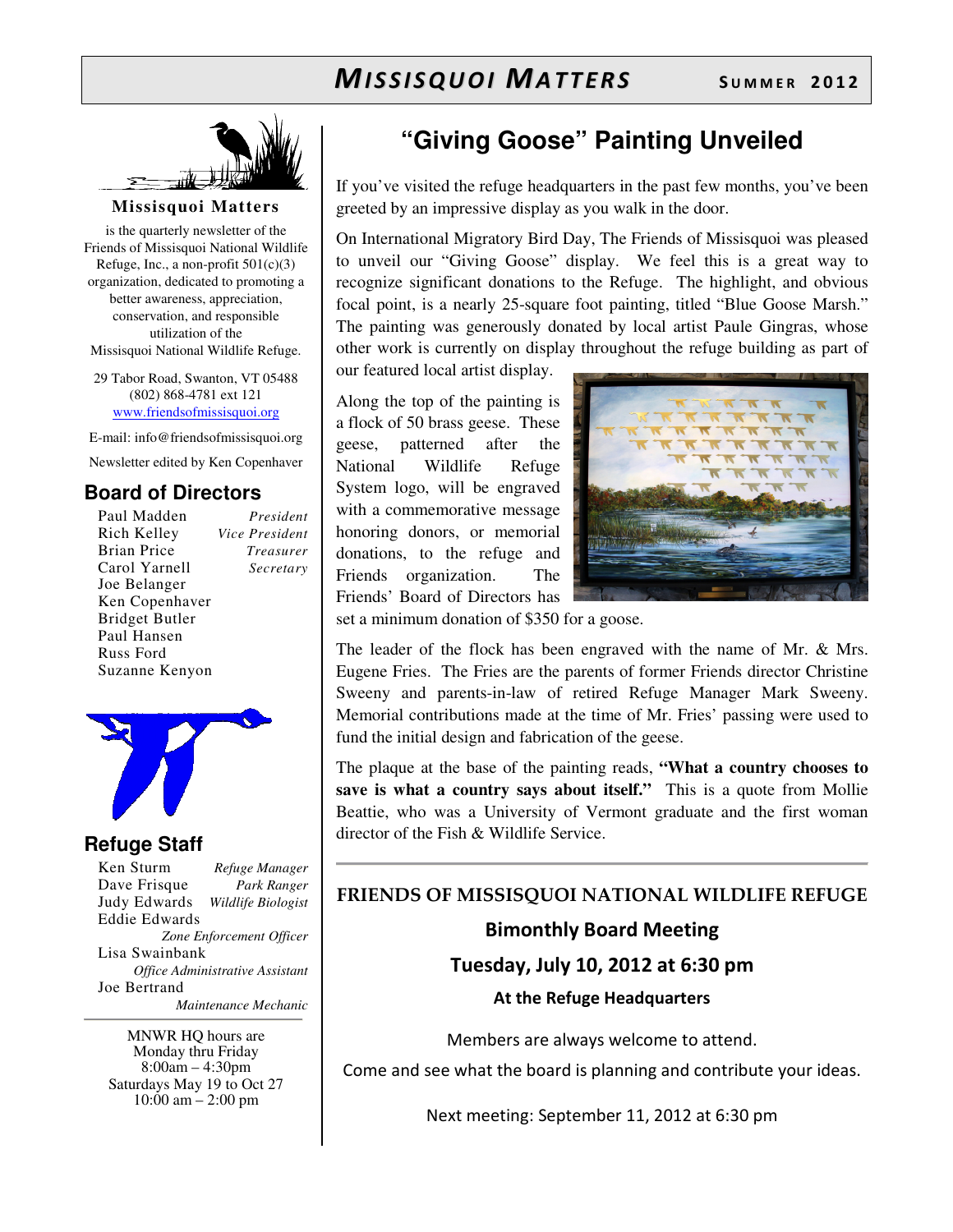## **Spring and Summer Update**

### by Ken Sturm, Refuge Manager, Missisquoi NWR

It was just about one year ago that I visited the area for the first time making plans for my transfer to the Missisquoi NWR. What a difference a year makes! I recall visiting the headquarters facility and remarking that there was a great waterfowl unit across the road (now full of bobolinks!) and seeing carp spawning on the Maquam/Black Creek trail! The floods of 2011 were unprecedented, and it was definitely a strange time for me to move into my new role and learn about the refuge under such unusual conditions.

The year has passed quickly for me and it has been exciting to see the spring unfold, evidenced by the unfurling of leaves and fiddle heads in the flood plain forests and the return of migratory birds. Spring and summer are great times to visit the refuge and I encourage everyone to get out and enjoy the great trails and boating available here!

The Refuge staff has been quite busy during the late winter and spring completing many routine maintenance tasks, compiling survey and monitoring data collected last year, and organizing and leading public walks and educational events.

A highlight of the winter's activities was moving about 900 tons of rip rap rock across the Missisquoi River over an ice bridge engineered by Maintenance Mechanic Joe Bertrand. The rock will be used to secure and protect an eroding cultural site on the refuge. By working long hours on weekends and in the evenings when temperatures were coldest, Joe built up an average of 16 inches of ice across the river at Mac's Bend, enough to allow us to move 15 tons of rock at a time. We hope to be able to move the remainder of the rock this fall and winter utilizing the refuge barge and possibly another ice bridge. Stay tuned.

There has been much work centered on the new Eagle Point Unit of the refuge located in Derby, Vermont. This parcel will be managed by the Vermont Fish and Wildlife Department under a cooperative agreement with the USFWS. Refuge and State staff have met repeatedly throughout the winter and spring to discuss public use and habitat management of the tract. We were successful in competing for a \$20,000.00 grant to hire a crew from the Student Conservation Association. They will develop a public use trail and other facilities at Eagle Point this summer. Key to the grant's success was direct monetary support from the Friends of Missisquoi NWR and the Lake Memphremagog Watershed Association. We thank the Friends and the Watershed Association for their support!

Outreach and education events have been regular at the refuge, especially during the spring. Our Park Ranger, Dave Frisque, has been busy conducting vernal pool and woodcock walks, meeting college classes for wetland education, and ensuring that the refuge classroom is utilized by home school and technical groups. And of course the Friends have been right there providing the dedicated bird and nature walks which have begun gaining increased attendance in recent months. These walks are so important to garner support and interest in the refuge and the environment, and it is heartening to know that we have the commitment from our Friends and volunteers to provide this opportunity for the public.

I could continue but the list just keeps going. The change between last year and this year has been stark for me, and I look forward to learning more about the refuge and it's community (both wildlife and human!) in the coming year. The summer looks to be a busy one with less staff available to help with biology and maintenance needs than previous years. Nonetheless we have lots of biological and public use projects and programs planned for the season, so please stop in to find out what has been happening at Missisquoi NWR whenever you can!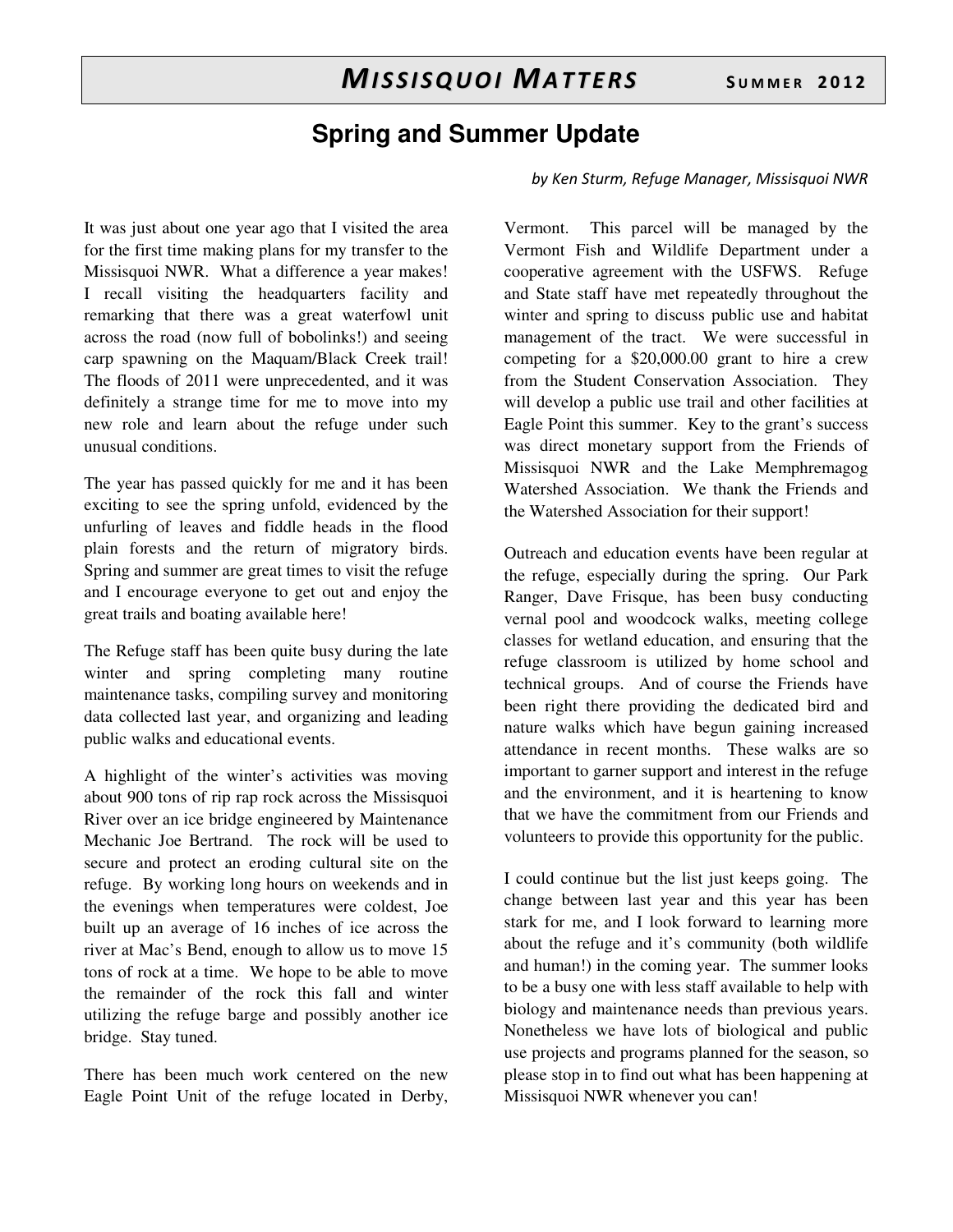

## Summer Activities Schedule at Missisquoi National Wildlife Refuge

29 Tabor Rd. Swanton, VT 05488

#### All programs and tours are free, but registration is required where noted.

### Ditch Pickle Classic Saturday and Sunday, July 14 & 15, 6:00 am to approx 9:00 pm

The Ditch Pickle Classic is taking place on July 14 and 15 on Lake Champlain and is supported by the Missisquoi National Wildlife Refuge. All proceeds from the event are donated to the Friends of Missiquoi, who supports this great event. So what's a "Ditch Pickle" you may ask? A Ditch Pickle is a slang term for a Largemouth Bass, and these guys are catching them using fly tackle. The Ditch Pickle Classic is Lake Champlain's exclusive Catch-Photo-Release bass fishing tournament, and is fly fishing only. This is a great way to learn about warm water fly fishing. Both local and national sponsors have graciously donated prizes. The organizers of the event are Chris Lynch and Mike Kontos from Green Mountain Troutfitters; Brendan Hare, a UVM grad student; and Brian Price and Ken Capsey from Vermont Fly Guys. This is a friendly and fun tournament, and all are welcome to participate! To learn more you can visit the Ditch Pickle Classic web page at http://www.dpcvt.com/ or on Facebook at http://www.facebook.com/DitchPickleClassic

Annual Kids Fishing Derby Saturday, July 28, 8:00 am to about 1:00 pm

More information will be available as the date approaches. Please call 802-868-4781 to register for this popular annual event.

Members only: Join Friends board members Carol Yarnell and Russ Ford as we explore the history and ecology of the Missisquoi Delta by canoe and kayak. Meet at Louie's Landing on Route 78. Our route will be determined by weather and river level. We may have a limited amount of space for anyone unable to provide their own boat, paddle, and pfd. This is the Friends' Summer members-only program. Please call Russ at 802 848-7303 to register for this event.

### Dedication of the Eagle Point Unit of Missisquoi NWR Friday, August 10

Time of day to be determined.

#### Junior Waterfowl Hunter Training Program Saturday, August 18, 8:00 am to 4:30 pm Please call 802-868-4781 for more information and to register for this event.

#### Volunteer Recognition Dinner Friday, Sept. 21, 6:00 to 10:00 pm

A special dinner is being planned to recognize everyone who has volunteered at the refuge over the past two years. More information will be available as we get closer to this event.

### Refuge Open House Saturday, October 13

Mark your calendar now! More information will be available as we get closer to this event.

### Refuge Canoe and Kayak Trip Sunday, July 29th, 8:45 am to about 2:00 pm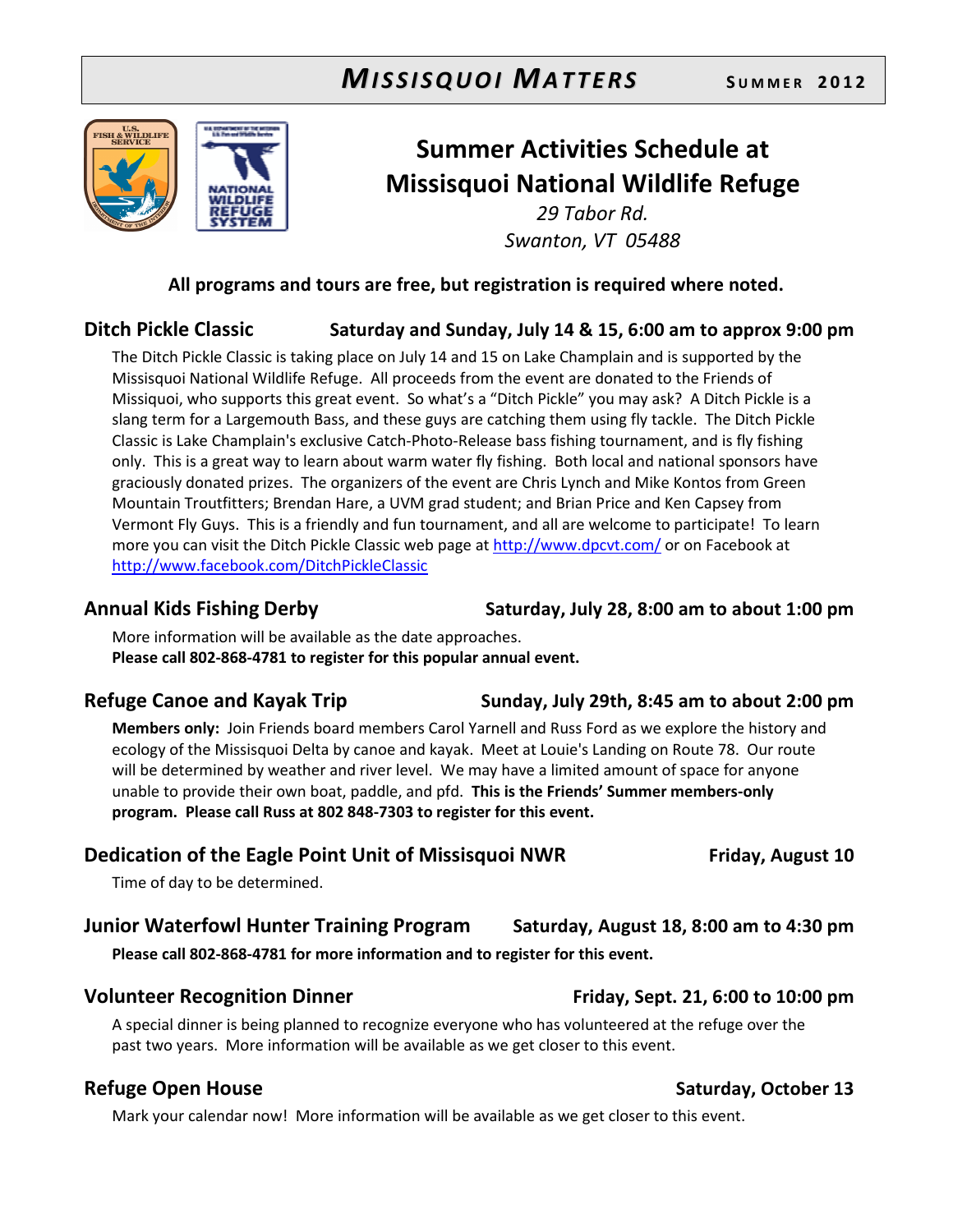#### Art Exhibit **Through June 30**

Paintings by Paule Gingras are on display at the refuge headquarters from now until the end of June. And don't miss her wonderful painting of Blue Goose Marsh. (See Giving Goose Project article on first page.)

To check for any schedule changes or additions, visit the Friends website at www.friendsofmissisquoi.org and check the "What's Happening" section.

#### Monthly Nature Walks 1

 $1<sup>st</sup>$  Saturday of each month, 9:00 am to 11:00 am

Join Friends of Missisquoi NWR board member Joe Belanger for nature walks on various refuge trails, held the first Saturday of each month. Registration is not required. The schedule for the next three months is:

- June 2: Stephen Young Marsh Trail. Meet at the parking lot on Tabor Rd, about a mile past the refuge headquarters and across the road from the marsh.
- **July 7:** Maquam/Black Creek Trail. Meet at the parking lot located on Rte 78 approx. 2  $\frac{1}{2}$ miles west of Swanton.
- August 4: Old Railroad Passage Trail. Meet at the parking lot on Tabor Rd, about a mile past the refuge headquarters and across from Stephen Young Marsh.

#### Monthly Bird Monitoring Walks 3 3<sup>rd</sup> Saturday of each month, 8:00 am to 10:00 am

Friends board members Bridget Butler and Ken Copenhaver lead bird monitoring walks year-round on various refuge trails on the third Saturday of each month. The purpose of the walks is to gather long-term data on the presence of birds, their abundance, and changes in populations. Observations will be entered into the Vermont eBird database where data is stored by the Cornell Lab of Ornithology and the National Audubon Society. These walks are appropriate for all levels of birders and provide a wonderful opportunity to learn about birds throughout the seasons. Registration is not required. After 27 months of walks we have recorded 109 species of birds. The schedule for the next three months is:

- June 16: Old Railroad Passage Trail. Meet at the parking lot on Tabor Rd, about a mile past the refuge headquarters and across from Stephen Young Marsh.
- **July 21:** Maquam/Black Creek Trail. Meet at the parking lot located on Rte 78 approx. 2  $\frac{1}{2}$ miles west of Swanton.
- August 18: Jeep Trail. Meet at the Louie's Landing boat access area. We will drive in to the trail head at Mac's Bend.

## **Volunteers Needed for Book Store**

**The Friends board is looking for one or more volunteers to help with the Friends Book Store. The goal is to increase the number of hours per week that the store is open, especially in the summer when the refuge has its most visitors. Volunteers may also assist in ordering merchandise for the store. The store is the Friends second-largest source of revenue, after membership dues. If you think you would be interested in helping, please contact Paul Madden at at paulmadden88@gmail.com. Paul will give you information on what is required and how you can get started! Thank you.**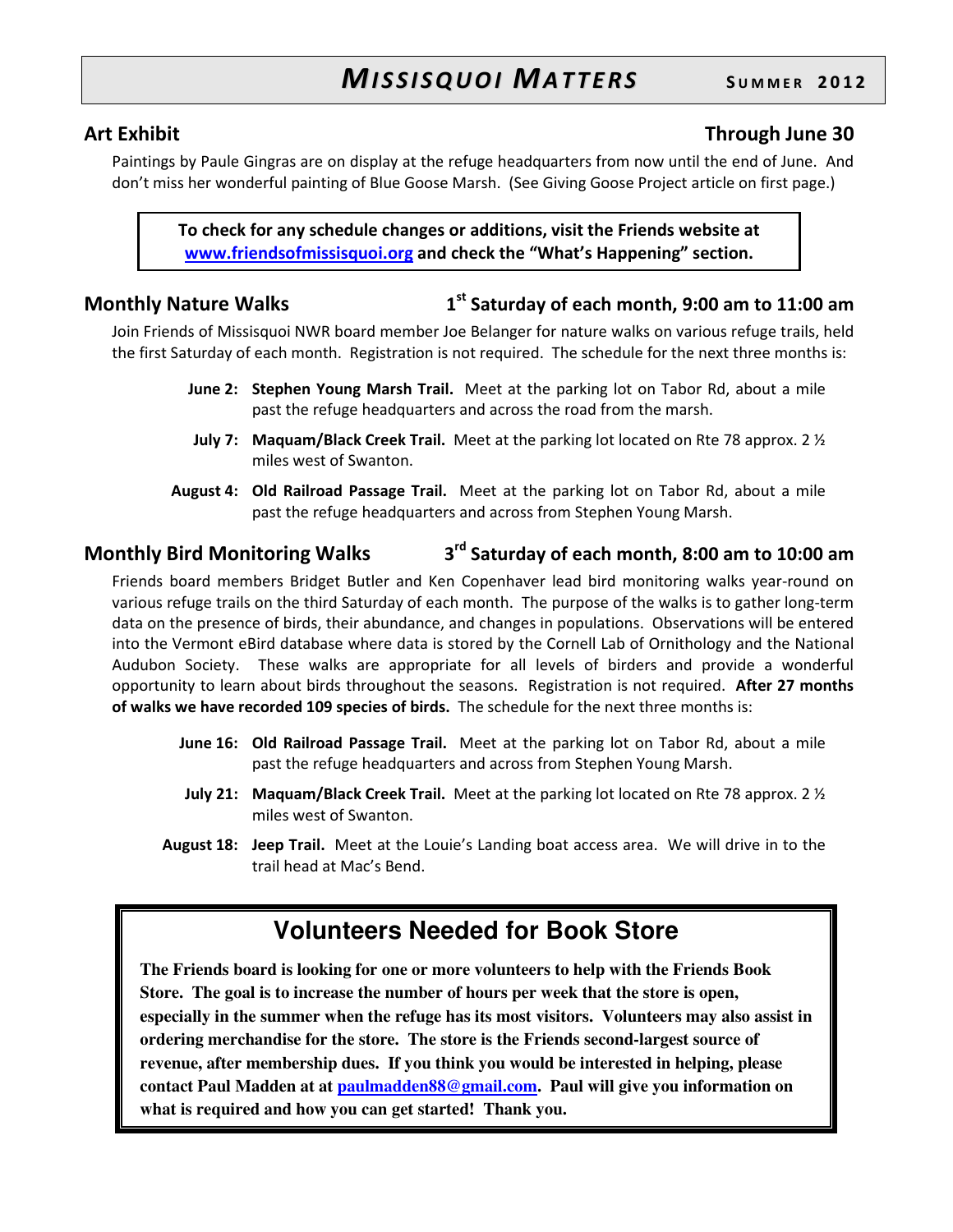## **That Old Black Magic?**

by Judy Sefchick Edwards, Wildlife Biologist, Missisquoi NWR

What is sleek and black, smells a little fishy, and disappears in a flash? Why, it's the nesting cormorants at Missisquoi National Wildlife Refuge. Love them or hate them, double-crested cormorants are pulling a fast one this year…literally.

It started out as a perfectly predictable nesting season at the Shad and Metcalfe Island Rookery: great blue herons arrived first as usual, in mid-March, to set up nests, while cormorants arrived three weeks later. Observations at the rookery during the week of April 23 showed that all was well; cormorants and herons were flying overhead, more than one hundred nests were occupied by great blue herons, and at least twenty-five cormorants were sitting on or near nests.

But by April 30, less than a week later, something had changed, and

what I *didn't* see surprised me. Although the great blue herons were still on their nests, the cormorants were g-o-n-e. Now you see them…now you don't? With no cormorants seen or heard and all their nests empty, the rookery was no longer black-and-blue!

A quick phone call to some state and federal counterparts revealed that this wasn't a Missisquoi phenomenon—the same thing was being observed at rookeries throughout Lake Champlain. The question on everyone's mind was, "Where did the cormorants go?" After all, double-crested cormorants have been nesting in the Lake Champlain Basin since 1981. Due to their exploding population, cormorants have been controlled, to reduce reproduction and slow population growth, on some Lake Champlain islands since 1999.

Annual monitoring has been done at Shad and Metcalfe Islands since 1999 to determine the rookery's size and composition and to observe nesting cormorants. During the thirteen years of monitoring, between 150 and 581 great blue heron nests have occurred at the rookery annually, with most nests successfully producing fledglings (young that can fly).

Although no cormorant control measures have been

implemented at Missisquoi, cormorant nests have fluctuated between 27 and 172 annually during this time, but most of their nests (93% overall) have failed to produce young. During six of the monitoring years, no cormorant fledglings were produced, and in 6 other years, just 2% to 11% of cormorant nests were successful. The only real triumph for cormorants came in 2009, when 38 of their nests successfully produced fledglings. In total, 86 cormorant nests have been successful at Missisquoi during the thirteen years of monitoring.

Though small numbers of nesting

cormorants have been found on a few Lake Champlain island rookeries this year, the contentious cormorant caper is far from being explained. Did cormorants continue north on the St. Lawrence into Canada this year? Has the cormorant population decreased due to disease or some other factor? Will the typical influx of non-breeding cormorants into Lake Champlain in June bring late-breeding cormorants this year? Is Champ somehow responsible? Enquiring minds need to know….

Hopefully we'll find some clues to determine what caused this year's double-crested cormorant disappearing act at Missisquoi's rookery, as well as at other rookeries on Lake Champlain. Abracadabra, hocus-pocus, or was it that old black magic? We may never know.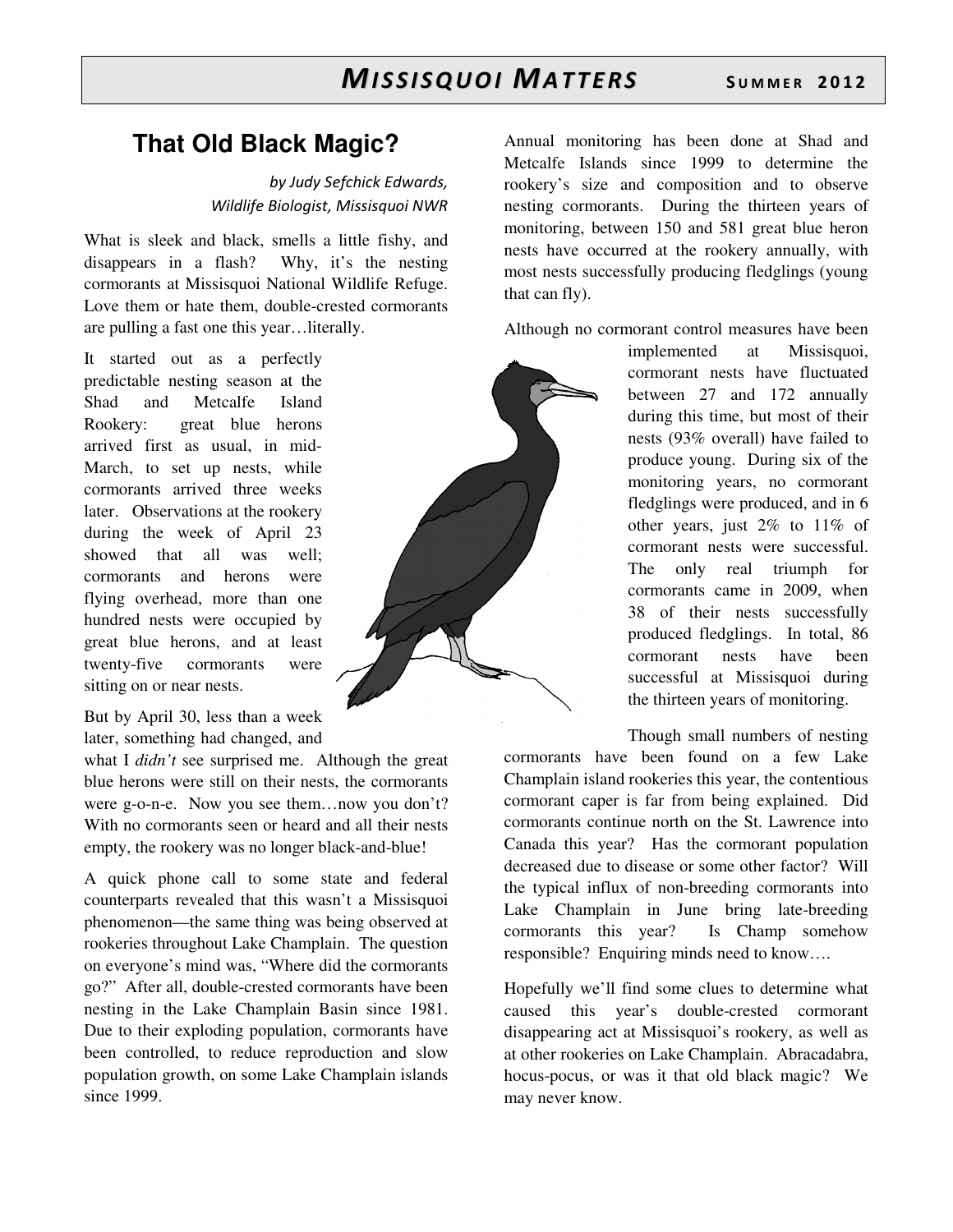## **Who's Using the Refuge?**

by Judy Sefchick Edwards, Wildlife Biologist, Missisquoi NWR

In the Atlantic Flyway (Florida to Maine), the Lake Champlain Valley is an important north-south corridor for migrating birds, especially waterfowl. The wetlands at Missisquoi NWR are a crucial link, providing feeding and resting habitat for waterfowl that are moving between their southern wintering areas and northern breeding grounds, in both the U.S. and Canada.

A basic question at the refuge is, "Who's using the refuge?" To help answer this, refuge-wide waterfowl surveys were done on March 22, and April 30, 2012, to determine the number of waterfowl, and what species of waterfowl, were using the refuge this spring. During the survey, a two-person team of observers, using binoculars, in a shallow-water Go-Devil boat, counted waterfowl as they flushed throughout the refuge. It's not as easy as it sounds—with hundreds of birds flying in the air, some hiding in vegetation, and all of them desperately trying to get away from you, the count is really a best estimation of what's actually out there.



Results of the surveys show that, by the end of March, the spring waterfowl migration was in full swing at Missisquoi. Waterfowl numbered 5,092 on the refuge, with black ducks, ring-necked ducks, Canada geese, and mallards being the most numerous. By late April, far fewer (2,039) ducks and geese were observed, since most of the migrating waterfowl, especially black ducks and ring-necked ducks, already had moved through the area. Some of the mallards, wood ducks, Canada geese, and common goldeneyes will make the refuge their summertime home; but most of the waterfowl moving northward through Missisquoi will just wine and dine here, and then be on their way.